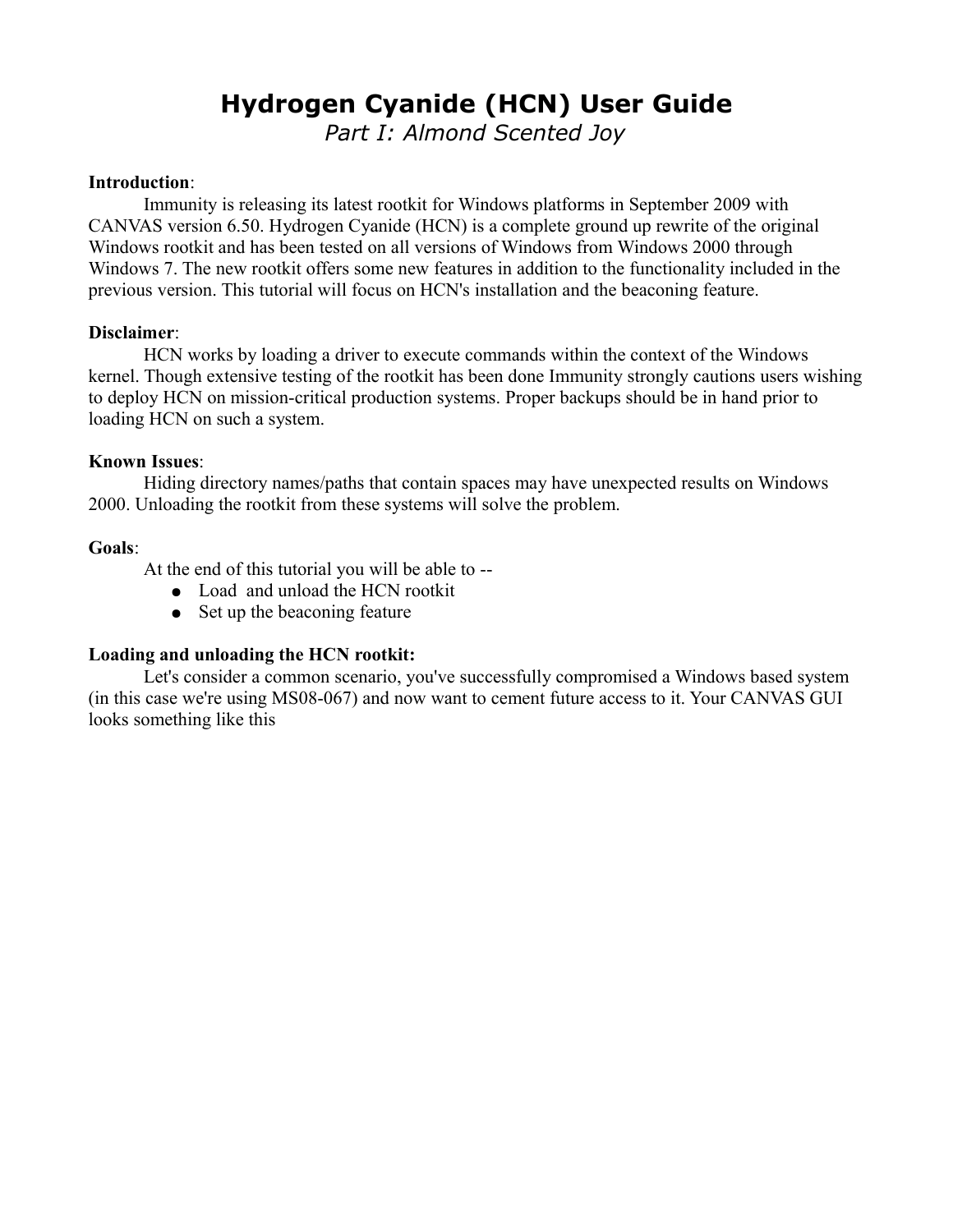| $\cdot$ $\circ$                                                                |                                                                                                    | Immunity CANVAS Ver: 6.50   Current Session: default                                                            |            | $\bullet$ $\bullet$ $\bullet$ $\bullet$ $\bullet$ $\bullet$ $\bullet$ |
|--------------------------------------------------------------------------------|----------------------------------------------------------------------------------------------------|-----------------------------------------------------------------------------------------------------------------|------------|-----------------------------------------------------------------------|
| File Listeners Session Help                                                    |                                                                                                    |                                                                                                                 |            |                                                                       |
| ♣<br>Target Host Stop Exploit OS Config                                        | <b>Dal</b><br>Current<br>192.168.0.3<br>Callback                                                   | Current<br>192.168.0.6<br>Target(s)                                                                             |            | Screen Shots                                                          |
| Modules Search<br>≎<br>ms08-067<br>ALL<br>$\odot$ Raw $\bigcirc$ Regex<br>Name | GO<br>Description                                                                                  | Node Tree Exploit Description<br>Node Management   CANVAS World Map                                             | CmdLine    |                                                                       |
| cachefsd_lpd<br>cmsd_xdrarray<br>iplanet_chunked<br>ttdb_xdrarray              | cachefsd .cfs_mnt File St<br>cmsd_xdrarray<br>iPlanet Chunked Encodin<br>rpc.ttdbserverd xdr_array | ID: 0<br>192.168.0.3<br>LocalNode                                                                               |            |                                                                       |
| ms08_067<br>solaris samba<br>-- 6 results for that query --                    | Windows Server Service<br>SAMBA api_lsa_lookup_si(                                                 | $ID: 0->0$<br>192.168.0.6<br>win32Node                                                                          |            | $\bullet$                                                             |
| $\overline{\phantom{a}}$                                                       | ٠                                                                                                  |                                                                                                                 |            | Þ.                                                                    |
| Current Status Canvas Log Debug Log Data View                                  |                                                                                                    |                                                                                                                 |            |                                                                       |
| Status Action                                                                  |                                                                                                    |                                                                                                                 | Start Time | End Time<br>H.                                                        |
|                                                                                |                                                                                                    | 0000 Windows Server Service Underflow (MS08-067) attacking 192.168.0.6:445 (succeeded!) 04:57:20 PM 04:57:24 PM |            |                                                                       |
| $\blacktriangleleft$<br>Set Covertness: 1.0                                    |                                                                                                    |                                                                                                                 |            | ٠                                                                     |

Your next step will be to select the new win32Node by clicking on it, then running the hcn\_load module. This module can be found under the *Trojans* section and takes no arguments, so simply double click and select 'Ok' to install the rootkit. In the below picture we can see the rootkit has been successfully loaded by looking at the messages in the CANVAS Log tab.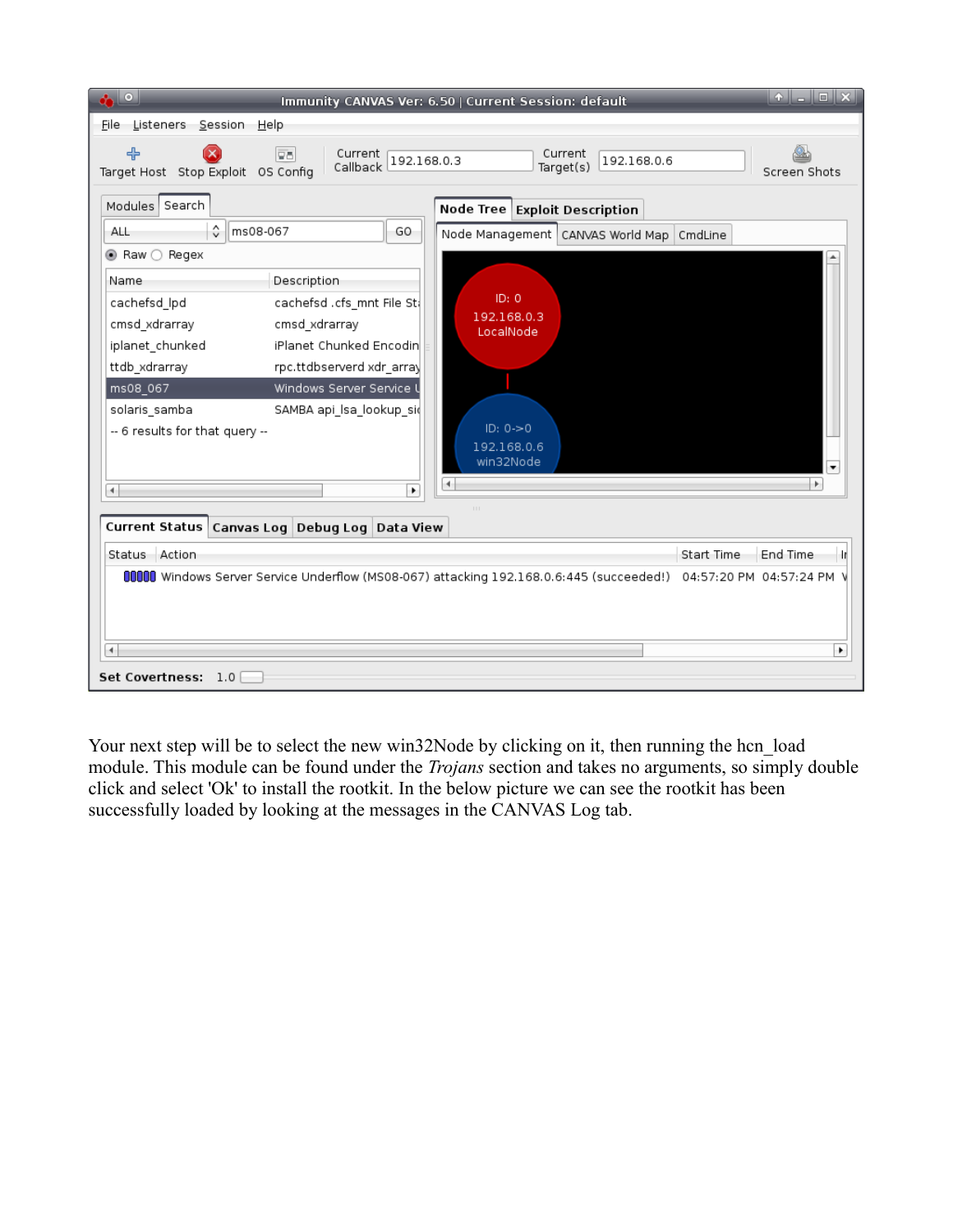| $\cdot$ $\circ$<br>Immunity CANVAS Ver: 6.50   Current Session: default                                                                                                                                                                                                                                                                                                                                                                                                                                                                                                                                                                                                                                              | $\bullet$ $\blacksquare$ $\blacksquare$ |  |  |  |
|----------------------------------------------------------------------------------------------------------------------------------------------------------------------------------------------------------------------------------------------------------------------------------------------------------------------------------------------------------------------------------------------------------------------------------------------------------------------------------------------------------------------------------------------------------------------------------------------------------------------------------------------------------------------------------------------------------------------|-----------------------------------------|--|--|--|
| File Listeners Session Help                                                                                                                                                                                                                                                                                                                                                                                                                                                                                                                                                                                                                                                                                          |                                         |  |  |  |
| ╬<br>Current<br>leal<br>Current<br>192.168.0.3<br>192.168.0.6<br>Callback<br>Target(s)<br>Target Host Stop Exploit OS Config                                                                                                                                                                                                                                                                                                                                                                                                                                                                                                                                                                                         | Screen Shots                            |  |  |  |
| Modules Search<br>Node Tree Exploit Description                                                                                                                                                                                                                                                                                                                                                                                                                                                                                                                                                                                                                                                                      |                                         |  |  |  |
| Node Management   CANVAS World Map   CmdLine<br>٠<br>Name<br>Description                                                                                                                                                                                                                                                                                                                                                                                                                                                                                                                                                                                                                                             |                                         |  |  |  |
| BuildHTTPCallback<br><b>BuildHTTPCall</b><br>connecttoservice<br>Connect To Sell<br>ID: 0<br>hcn beaconconfig<br>hcn beaconcl<br>192.168.0.3<br>hcn beaconlistener<br>hcn_beaconlis<br>LocalNode<br>hcn hidedirectory<br>hcn hidedired<br>hcn hidenetstat<br>hcn hidenets<br>hcn_hideprocessbypid<br>hcn_hideproc<br>hcn hideregistrykey<br>hcn hideregis<br>ID: 0 > 0<br>hcn_load<br>hcn_load<br>192.168.0.6<br>hcn unload<br>hcn unload<br>win32Node<br>$\mathbf{u}$ $\mathbf{u}$ $\mathbf{u}$<br>4<br>٠                                                                                                                                                                                                           | ۰<br>Þ.                                 |  |  |  |
|                                                                                                                                                                                                                                                                                                                                                                                                                                                                                                                                                                                                                                                                                                                      |                                         |  |  |  |
| Canvas Log Debug Log Data View<br><b>Current Status</b>                                                                                                                                                                                                                                                                                                                                                                                                                                                                                                                                                                                                                                                              |                                         |  |  |  |
| [Fri Sep 4 16:58:16 2009 ]Getprocaddr_withmalloc: Found advapi32.dll ChangeServiceConfig2A at 77e36f61<br>٠<br>[ Fri Sep 4 16:58:17 2009 ]advapi32.dll StartServiceA not in cache - retrieving remotely.<br>[ Fri Sep 4 16:58:17 2009 ]Getprocaddr_withmalloc: Found advapi32.dll StartServiceA at 77df3238<br>[Fri Sep 4 16:58:17 2009 ](192.168.0.6/32) Successfully loaded the kernel-mode rootkit.<br>[ Fri Sep 4 16:58:17 2009 ]advapi32.dll]CloseServiceHandle not in cache - retrieving remotely.<br>[ Fri Sep 4 16:58:17 2009 ]Getprocaddr withmalloc: Found advapi32.dll CloseServiceHandle at 77de5e4d<br>[Fri Sep 4 16:58:18 2009 ](192.168.0.6/32) You can now hide processes, network ports, and files. |                                         |  |  |  |
| Set Covertness: 1.0                                                                                                                                                                                                                                                                                                                                                                                                                                                                                                                                                                                                                                                                                                  |                                         |  |  |  |

Unloading the rootkit is just as simple! Double click on the *hcn\_unload* module, ensure the host with HCN loaded is selected, then simply click 'Ok'. Once completed the host will have to be rebooted.

One of the common reasons to install a rootkit is to ensure continuing access. By staying in memory we can be much more stealthy and avoid some defensive security technologies however this comes at the price of being unable to guarantee future access. If you exist solely in memory and the host is rebooted, the process you exist in is restarted or a litany of other common issues you'll loose connectivity to our compromised host.

HCN comes with a unique beaconing feature. You can instruct the compromised host to attempt to connect to a predefined address/port at a set interval and receive a shell. This way if new firewall rules are constructed during your pen-test (this is more common than many wish to believe) there's still a reasonable chance of maintaining connectivity. One draw back is that currently this technique can be beaten by the creation of egress rules.

To set up the beaconing, ensure the compromised host with the rootkit installed is selected then double click the *hcn* beaconconfig module. The beacon host field accepts the IP address of the host you wish to receive the rootkit connection from the compromised host, in this example I supply the IP address of the host I'm currently running CANVAS from. The port field is the TCP port you wish to be connected to on. The timer field dictates how often the compromised host will attempt to connect to you in seconds.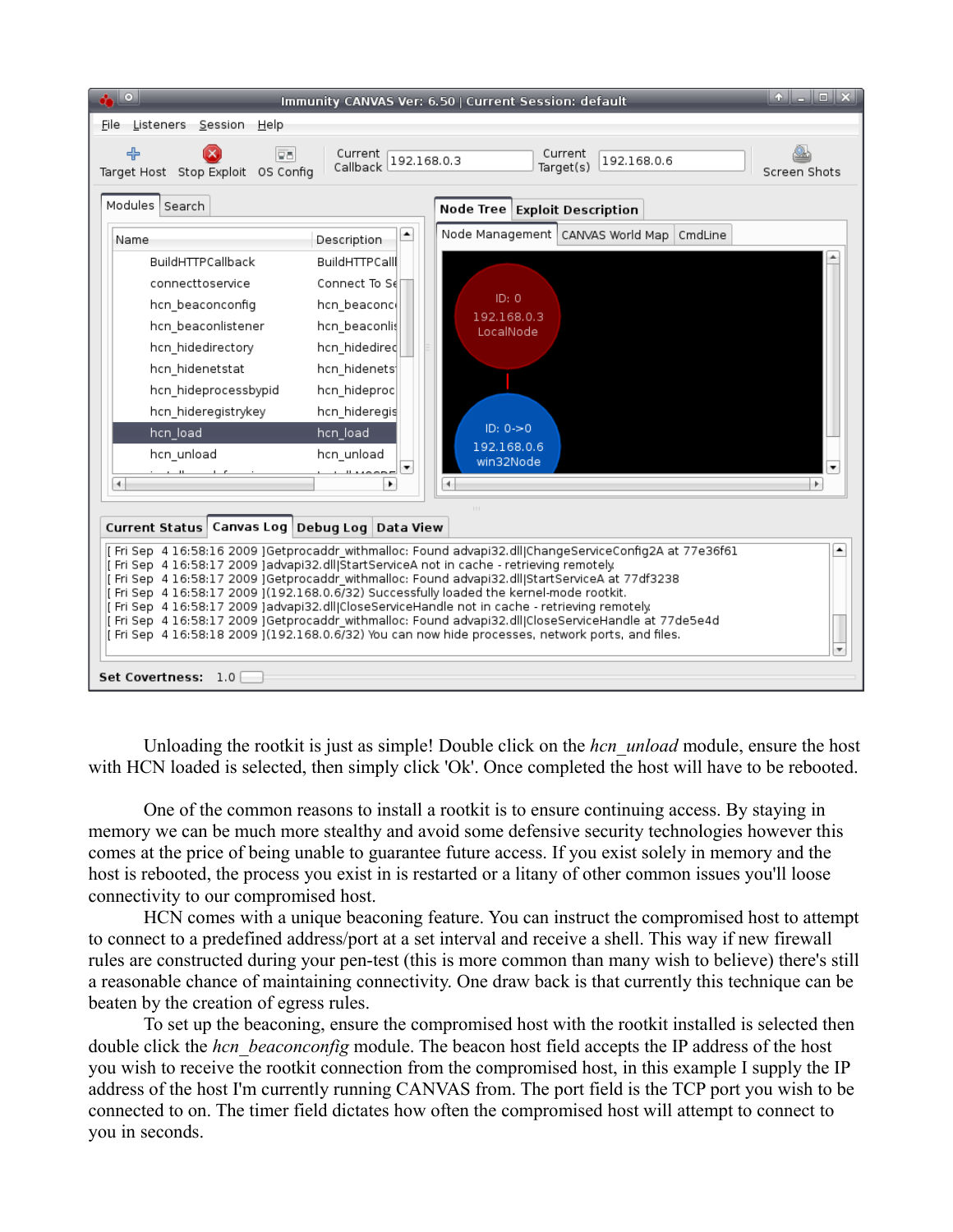| $\circ$                                                                 |                          |  | $\uparrow$ $\vert - \vert - \vert$ $\times$<br>Immunity CANVAS Ver: 6.50   Current Session: default                                 |
|-------------------------------------------------------------------------|--------------------------|--|-------------------------------------------------------------------------------------------------------------------------------------|
| File Listeners Session Help                                             |                          |  |                                                                                                                                     |
| ╬<br>lgal<br>Target Host Stop Exploit OS Config<br>Modules Search       | Callback 192.168.0.3     |  | Current<br>192.168.0.6<br>Target(s)<br>Screen Shots<br>Node Tree Exploit Description                                                |
|                                                                         | ÷.                       |  |                                                                                                                                     |
| Name                                                                    | Description              |  |                                                                                                                                     |
| BuildHTTPCallback                                                       | BuildHTTPCall            |  | <b>HCN BEACONCONFIG</b>                                                                                                             |
| connecttoservice                                                        | Connect To S∈ □          |  | Configure beacon callback host and port for HCN rootkit. The                                                                        |
| hcn beaconconfig                                                        | hcn beaconci             |  | beacon interval determines how often the rootkit will attempt to<br>connect to CANVAS. A successful beacon connection will give you |
| hcn_beaconlistener                                                      | hcn_beaconlis            |  | a win32Node with full SYSTEM privileges.                                                                                            |
| hcn hidedirectory                                                       | hcn hidedired            |  |                                                                                                                                     |
| hcn_hidenetstat                                                         | hcn_hidenets             |  | When running hcn beaconlistener, make sure to set the same<br>host/pair combination for the Beacon Host and Beacon Port             |
| hcn_hideprocessbypid                                                    | hcn_hideproc             |  | settings.                                                                                                                           |
| hcn hideregistrykey                                                     | hcn hideregis            |  |                                                                                                                                     |
| hcn_load                                                                | hcn_load                 |  | <b>TYPE: Trojans</b>                                                                                                                |
| hcn_unload                                                              | hcn_unload               |  | ARCH: [['Windows']]                                                                                                                 |
| 4                                                                       |                          |  |                                                                                                                                     |
|                                                                         |                          |  | ٠                                                                                                                                   |
|                                                                         |                          |  | $\bigcap$ O HCN - Set beacon callback $\big \cdot\big $ O $\big $ X                                                                 |
| Current Status Canvas Log De                                            | Beacon Host: 192.168.0.3 |  |                                                                                                                                     |
| [ Fri Sep 4 16:58:16 2009 ]Getprod<br>[Fri Sep 4 16:58:17 2009 ]advapi3 | Beacon Port: 7777        |  | Config2A at 77e36f61<br>٠                                                                                                           |
| [ Fri Sep 4 16:58:17 2009 ]Getprod Timer:                               | 60                       |  | lt 77df3238                                                                                                                         |
| [Fri Sep 4 16:58:17 2009 ](192.16<br>[Fri Sep 4 16:58:17 2009 ]advapi3  |                          |  | it.<br>Beacon callback interval in seconds.<br>motelv                                                                               |
| [Fri Sep 4 16:58:17 2009 ]Getprod                                       |                          |  | Indle at 77de5e4d<br>∉®ok<br>X Cancel                                                                                               |
| [Fri Sep 4 16:58:18 2009 ] (192.16                                      |                          |  | s, and files.                                                                                                                       |
| Set Covertness: 1.0                                                     |                          |  |                                                                                                                                     |

As an example, I've closed my compromised win32 node, now CANVAS can preform no actions on that host (I.e. Post exploit commands can not be run because I am no longer connected to the node). This simulates a common situation where you close CANVAS and need to come back to it later. But since we already configured the beaconing on this host, I can start my beacon listener and await a connection from my already compromised host!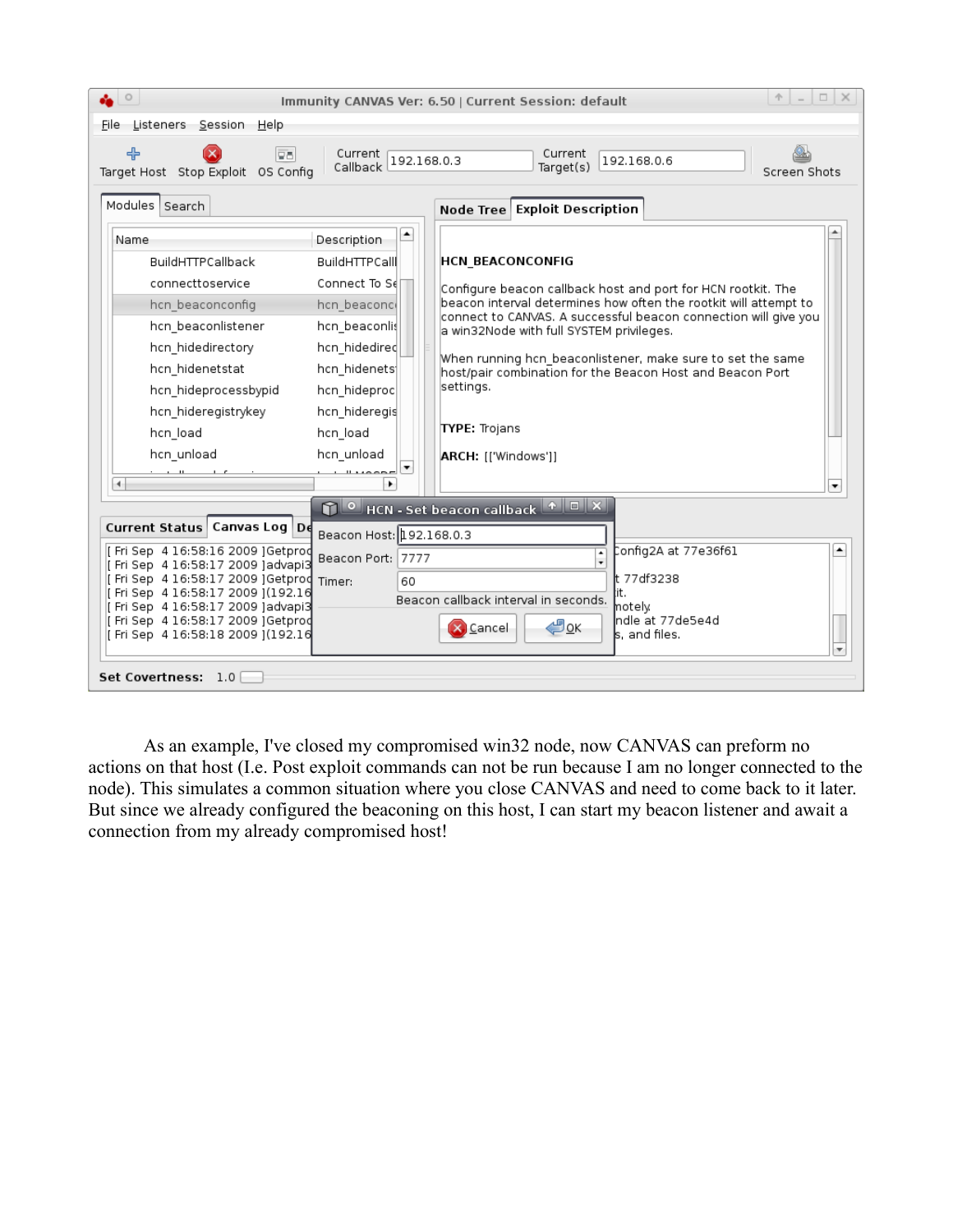| $\cdot$ $\circ$                                                                                                                                                                                                                                                                                                                                                                                                                                                                                                                                                                                                          |                      | Immunity CANVAS Ver: 6.50   Current Session: default | $\bullet$ $\blacksquare$ $\blacksquare$ |  |  |
|--------------------------------------------------------------------------------------------------------------------------------------------------------------------------------------------------------------------------------------------------------------------------------------------------------------------------------------------------------------------------------------------------------------------------------------------------------------------------------------------------------------------------------------------------------------------------------------------------------------------------|----------------------|------------------------------------------------------|-----------------------------------------|--|--|
| File Listeners Session Help                                                                                                                                                                                                                                                                                                                                                                                                                                                                                                                                                                                              |                      |                                                      |                                         |  |  |
| ╬<br>leal<br>Target Host Stop Exploit OS Config                                                                                                                                                                                                                                                                                                                                                                                                                                                                                                                                                                          | Callback 192.168.0.3 | Current<br>192.168.0.6<br>Target(s)                  | Screen Shots                            |  |  |
| Modules Search                                                                                                                                                                                                                                                                                                                                                                                                                                                                                                                                                                                                           |                      | Node Tree Exploit Description                        |                                         |  |  |
| Name                                                                                                                                                                                                                                                                                                                                                                                                                                                                                                                                                                                                                     | ٠<br>Description     | Node Management   CANVAS World Map   CmdLine         |                                         |  |  |
| BuildHTTPCallback                                                                                                                                                                                                                                                                                                                                                                                                                                                                                                                                                                                                        | <b>BuildHTTPCall</b> |                                                      |                                         |  |  |
| connecttoservice                                                                                                                                                                                                                                                                                                                                                                                                                                                                                                                                                                                                         | Connect To Sell      |                                                      |                                         |  |  |
| hcn beaconconfig                                                                                                                                                                                                                                                                                                                                                                                                                                                                                                                                                                                                         | hcn beaconce         | ID: 0                                                |                                         |  |  |
| hcn beaconlistener                                                                                                                                                                                                                                                                                                                                                                                                                                                                                                                                                                                                       | hcn beaconlis        | 192.168.0.3<br>LocalNode                             |                                         |  |  |
| hcn hidedirectory                                                                                                                                                                                                                                                                                                                                                                                                                                                                                                                                                                                                        | hcn hidedired        |                                                      |                                         |  |  |
| hcn hidenetstat                                                                                                                                                                                                                                                                                                                                                                                                                                                                                                                                                                                                          | hcn_hidenets         |                                                      |                                         |  |  |
| hcn hideprocessbypid                                                                                                                                                                                                                                                                                                                                                                                                                                                                                                                                                                                                     | hcn_hideproc         |                                                      |                                         |  |  |
| hcn hideregistrykey                                                                                                                                                                                                                                                                                                                                                                                                                                                                                                                                                                                                      | hcn hideregis        |                                                      |                                         |  |  |
| hcn load                                                                                                                                                                                                                                                                                                                                                                                                                                                                                                                                                                                                                 | hcn load             |                                                      |                                         |  |  |
| hcn_unload                                                                                                                                                                                                                                                                                                                                                                                                                                                                                                                                                                                                               | hcn_unload           |                                                      |                                         |  |  |
| 4                                                                                                                                                                                                                                                                                                                                                                                                                                                                                                                                                                                                                        | ٠                    |                                                      |                                         |  |  |
|                                                                                                                                                                                                                                                                                                                                                                                                                                                                                                                                                                                                                          |                      |                                                      |                                         |  |  |
| Current Status   Canvas Log   Debug Log   Data View                                                                                                                                                                                                                                                                                                                                                                                                                                                                                                                                                                      |                      |                                                      |                                         |  |  |
| [Fri Sep 4 17:08:41 2009 ](192.168.0.6/32) Driver file handle: 00000574<br>٠<br>[ Fri Sep 4 17:08:41 2009 ](192.168.0.6/32) Sending IOCTL to HCN rootkit.<br>[Fri Sep 4 17:08:41 2009 ]kernel32.dll DeviceloControl not in cache - retrieving remotely.<br>[ Fri Sep 4 17:08:41 2009 ]Getprocaddr_withmalloc: Found kernel32.dll DeviceloControl at 7c801625<br>[Fri Sep 4 17:08:42 2009 ] (192.168.0.6/32) Successfully set beacon config!<br>[Fri Sep 4 17:09:57 2009 ]Closing node<br>[ Fri Sep 4 17:09:57 2009 ]Deleting Node from GUI ( <win32node.win32node 0xde4804c="" at="" instance="">)</win32node.win32node> |                      |                                                      |                                         |  |  |
| Set Covertness: 1.0                                                                                                                                                                                                                                                                                                                                                                                                                                                                                                                                                                                                      |                      |                                                      |                                         |  |  |

Now I want a connection to my already compromised host. To get one I have to tell CANVAS to expect a specific type of connection, to do this I double click on the *hcn\_beaconlistener* module. It takes the following options: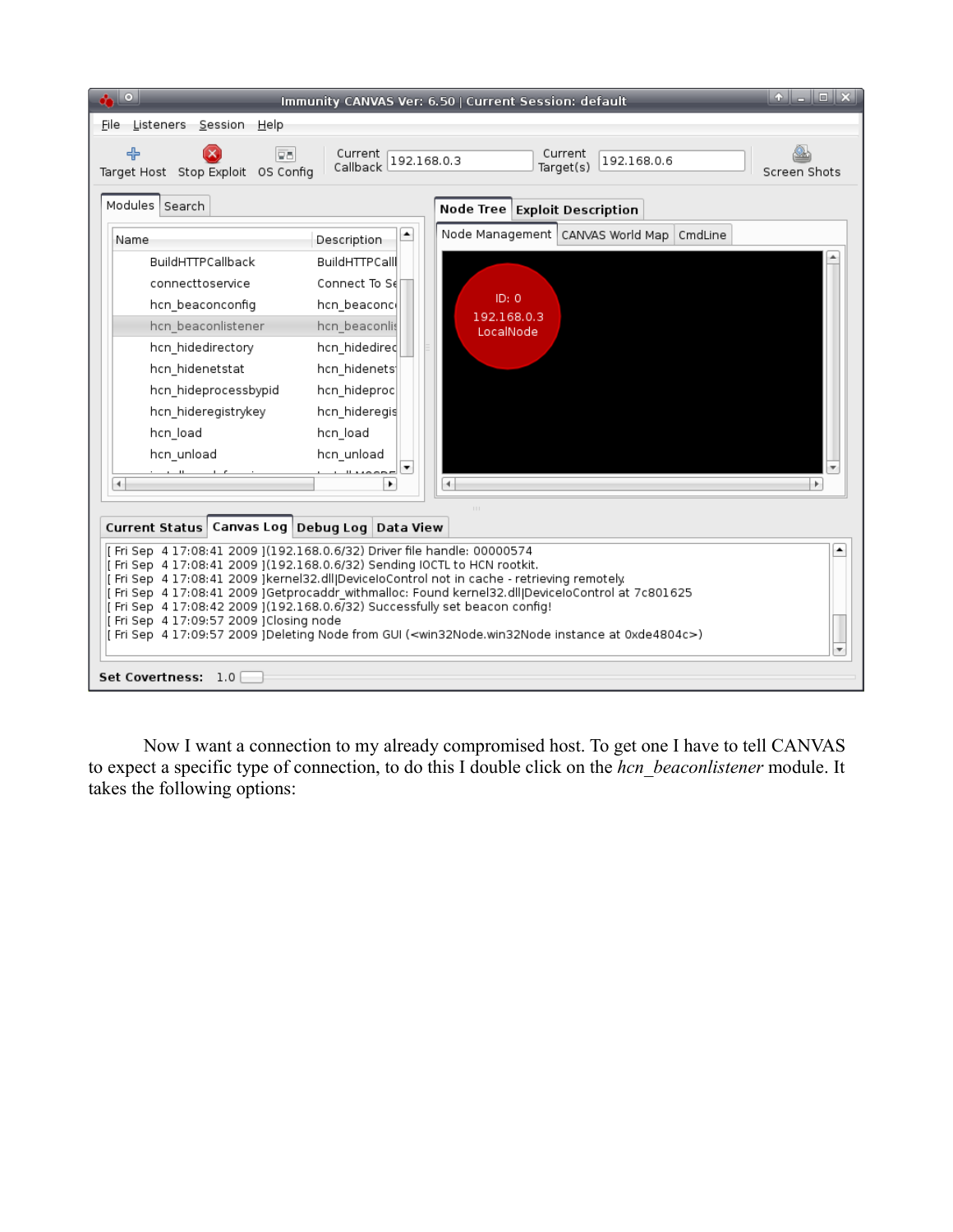| $\circ$                                                                                                                                                                                                                                                                 | Immunity CANVAS Ver: 6.50   Current Session: default                                                                                                                                                                                                                                            | $A = \Box X$                   |
|-------------------------------------------------------------------------------------------------------------------------------------------------------------------------------------------------------------------------------------------------------------------------|-------------------------------------------------------------------------------------------------------------------------------------------------------------------------------------------------------------------------------------------------------------------------------------------------|--------------------------------|
| Listeners <u>S</u> ession Help<br>Eile                                                                                                                                                                                                                                  |                                                                                                                                                                                                                                                                                                 |                                |
| ╬<br><b>Dal</b><br>Target Host Stop Exploit OS Config                                                                                                                                                                                                                   | Current<br>Current<br>192.168.1.101<br>192.168.1.102<br>Callback<br>Target(s)                                                                                                                                                                                                                   | Screen Shots                   |
| Modules Search                                                                                                                                                                                                                                                          | Node Tree Exploit Description                                                                                                                                                                                                                                                                   |                                |
| Name<br>deploypinkdrone<br>hcn_beaconconfig<br>hcn_beaconlistener<br>hcn_hidedirectory<br>hcn_hidenetstat<br>hcn_hideprocessbypid<br>hcn_hideregistrykey<br>hcn_load<br>hcn_unload<br>hidefile<br>hidenort<br>41<br>Current Status   Canvas Log   Debug Log   Data View | Node Management   CANVAS World Map<br>◚<br>CmdLine<br>Description<br>deploypinkdro<br>ach beaconc<br>Beacon Host: 192.168.1.101<br>٠<br>Beacon Port: 7777<br>٠<br>CANVAS Host: 192.168.1.101<br>$\frac{1}{\tau}$<br>CANVAS Port: 5555<br>∉®ok<br>Cancel<br>win32Node<br>hidenort<br>▼<br>٠<br>4 | $\overline{\phantom{0}}$<br>÷. |
| <b>Set Covertness:</b><br>1.0                                                                                                                                                                                                                                           |                                                                                                                                                                                                                                                                                                 |                                |

The beacon host and beacon port options, should be the same as what you set in the hcn beaconconfig module. When the rootkit connects to the beacon port, CANVAS will respond by sending specialized ring0 shellcode, that will establish the real node connection back to CANVAS. The CANVAS host and CANVAS port determine where the node connection will happen. This allows you to have your beacon listener on one network, but have the actual node connection be on another network. Now all that's left is to wait for the timer on the compromised host to complete and for the host to attempt a connection. Once the connection is received. and the shellcode is executed, I get a standard win32 MOSDEF shell for the effort!